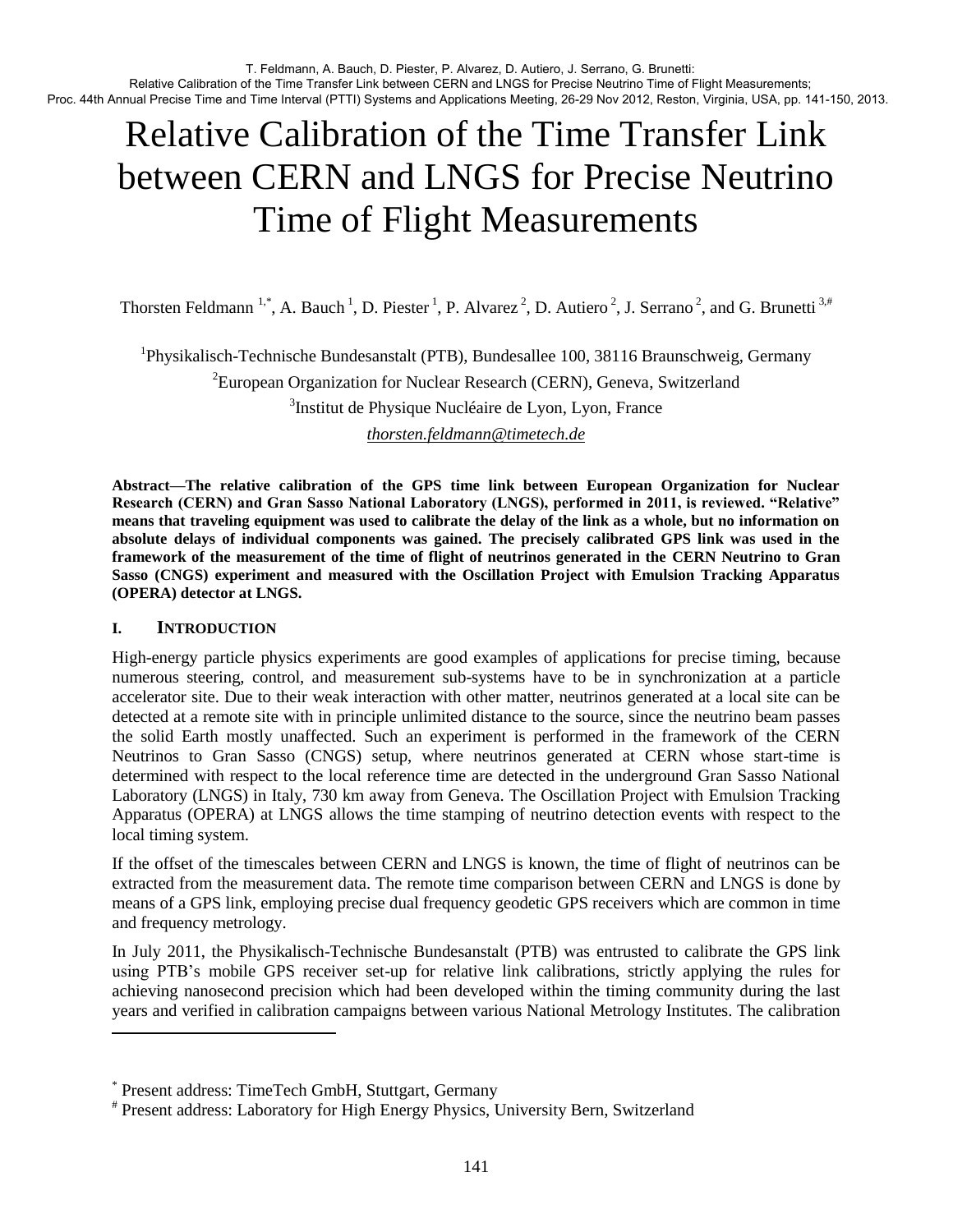value obtained by operating the calibration equipment in common-clock configuration in parallel with the fixed equipment at each site agrees with the result of a previously equipment calibration conducted at Swiss Federal Office of Metrology (METAS) at the one-sigma uncertainty level.

An overview and a detail description of the complete neutrino time of flight measurement experiment are given in reference [\[1\].](#page-8-0) This paper briefly reviews the calibration of the GPS time link between the two remote sites only, based on the more detailed calibration report [\[2\].](#page-8-1)

# **II. SIGNAL GENERATION AND REMOTE COMPARISON**

At both sites, CERN and LNGS, the local time and frequency reference signals are generated from GPS disciplined oscillators. The accuracy of the 1 PPS output signals of these clocks with respect to GPS system time is on the order of several hundred nanoseconds. Then, additional Septentrio PolaRx receivers are used to precisely compare the two remote timescales (see Figure 1). The internal timing reference of the PolaRx receivers are derived from 10 MHz reference frequencies provided by commercial Cs 4000 clocks on both sites. The offset with respect to GPS system time is either arbitrarily set when the receiver is turned on (at CERN) or initially synchronized to a 1 PPS signal provided by the Cs 4000 (at LNGS).



Figure 1. Scheme of time signal generation and remote comparison setup (red) at CERN and LNGS, with additional temporarily installed travelling equipment (blue).

The 1 PPS output of the PolaRx is coherently derived from the internal timing reference and compared to the 1 PPS of the GPS disciplined oscillator with a device called CTRI. The CTRI is in principle a usual time interval counter (TIC) which in addition adds timestamps to the measurement data. Thus, the local timescale can be compared to the timescale of the remote laboratory via the time references maintained in the two PolaRx receivers, which are both related to GPS system time.

The design of the time signal generation and comparison system is different from the design usually used in metrology laboratories. One of the main tasks of metrology laboratories is the realization of a timescale which is in close agreement with the international reference Universal Coordinated Time UTC. Thus, a metrology laboratory possesses an electrical reference point at which the 1 PPS signal is the local UTC realization by definition (see e.g. reference [\[3\]\)](#page-8-2). Other locally distributed 1 PPS signals are coherent to the local UTC 1 PPS. If receivers like the PolaRx are used for remote timescale comparisons, the initial synchronization is done with such a 1 PPS and an output 1 PPS is not necessary for the remote comparison. A relative link calibration is then performed by operating a traveling receiver (TR) successively in both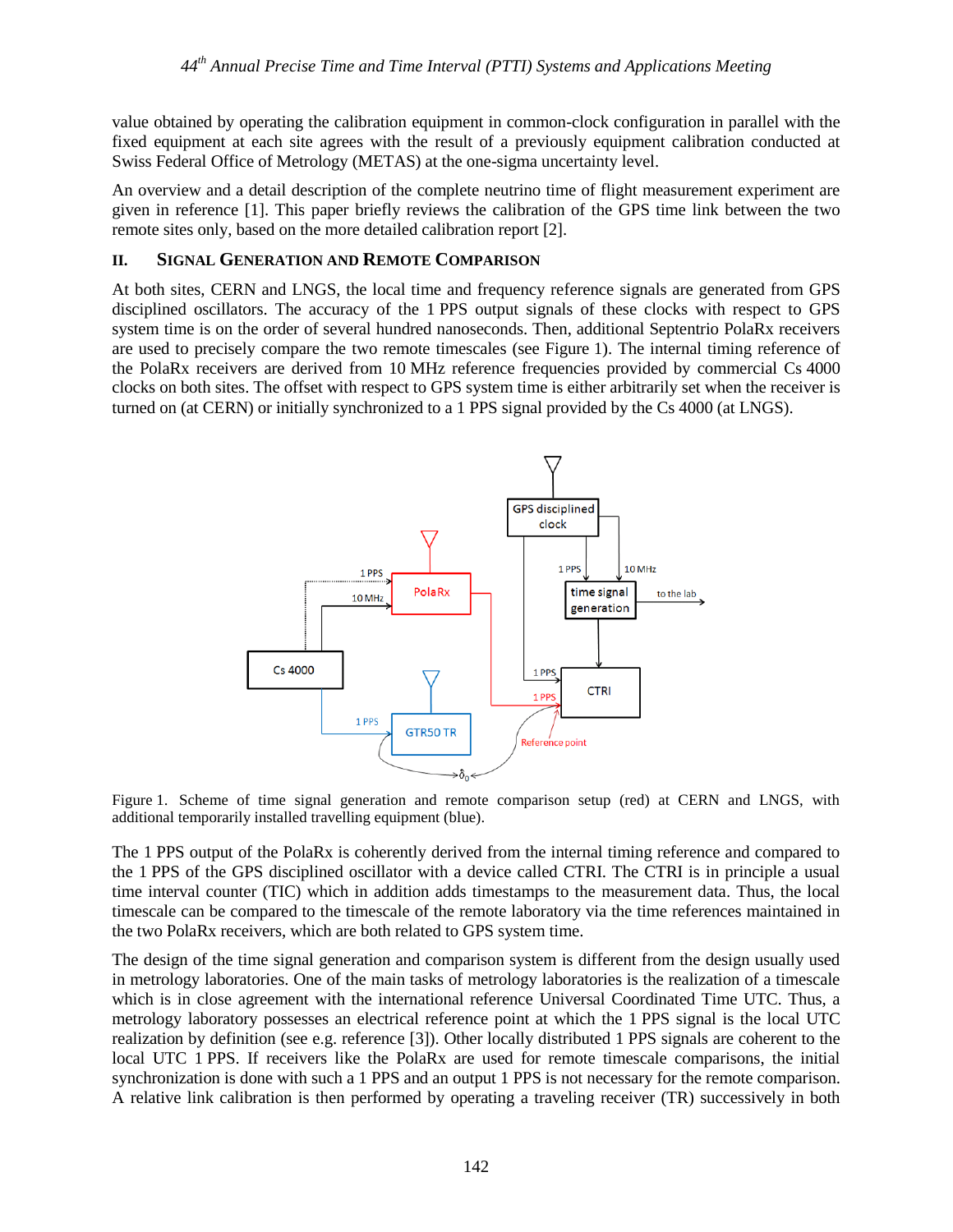labs for several days and calculating the time difference between the fixed and the traveling receiver, called common-clock difference (CCD). The distance between the TR's antenna and the antenna of the fixed receiver are just a few meters and errors induced by the atmosphere and solid Earth tides [\[4\]](#page-9-0) are the same for both receivers and vanish from the CCD values.

If the TR's internal timescale is synchronized to the local UTC reference points in both laboratories, the difference of the CCDs measured in both laboratories (dCCD) is free from the delays induced by the TR, with the assumption that the TRs internal delays have not changed while it is shipped from one laboratory to the other. Then dCCD reflects the calibration value which has to be applied to the link induced by the fixed equipment's internal delays, including the delays of the 1 PPS reference signals with respect to local UTCs. More details are available in references [\[3\],](#page-8-2) [\[5\]](#page-9-1) and [\[6\].](#page-9-2)

In contrast to a metrology laboratory, neither at CERN nor at LNGS has a UTC reference point been defined. However, it was decided to use the PolaRx 1 PPS output, which is connected to the CTRI as reference point for the link calibration (see Figure 1). This means that the time delay of all signals connected to laboratory equipment has to be determined with respect to this point. This is described in reference [\[1\].](#page-8-0)

Figure 1 also shows how the TR is temporarily connected to the time signal generation systems. Since it is a GTR50 GPS time and frequency transfer receiver, only a 1 PPS reference signal, generated by the Cs 4000 clock, is needed. The GTR50 internally compares the external 1 PPS signal to a 1 PPS generated from the internal timescale which is synchronized to GPS time. The internal TIC uses a surface acoustic wave (SAW) filter as an integrator and does not use an external reference frequency [\[7\].](#page-9-3) The GTR50 was mounted into a small transportable rack, together with an SR620 TIC and a monitor/keyboard, as shown in Figure 2. The advantage of using a GTR50 as TR is that the receiver board and the internal TIC are inside a temperature stabilized box, inside which the temperature is stabilized to 45 °C  $\pm$  0.2 °C independent from laboratory conditions.



Figure 2. PTB's calibration set-up.

The SR620 TIC of this calibration set-up is used to determine the delay  $\delta_0$  between the reference signal and the 1 PPS connected to the GTR50 (1 PPS M). For this task, the PolaRx 1 PPS output was disconnected from the CTRI for a short while and connected to the calibration set-up's PPS REF connector. The delays induced by the internal cabling are the same in both laboratories and cancel out in the calculation of the calibration value. The advantage of using the same TIC in both laboratories is that the systematic error is the same in both labs and thus cancels out and does not contribute to the calibration uncertainty (see [\[2\]](#page-8-1) and [\[3\]](#page-8-2) for a detailed explanation).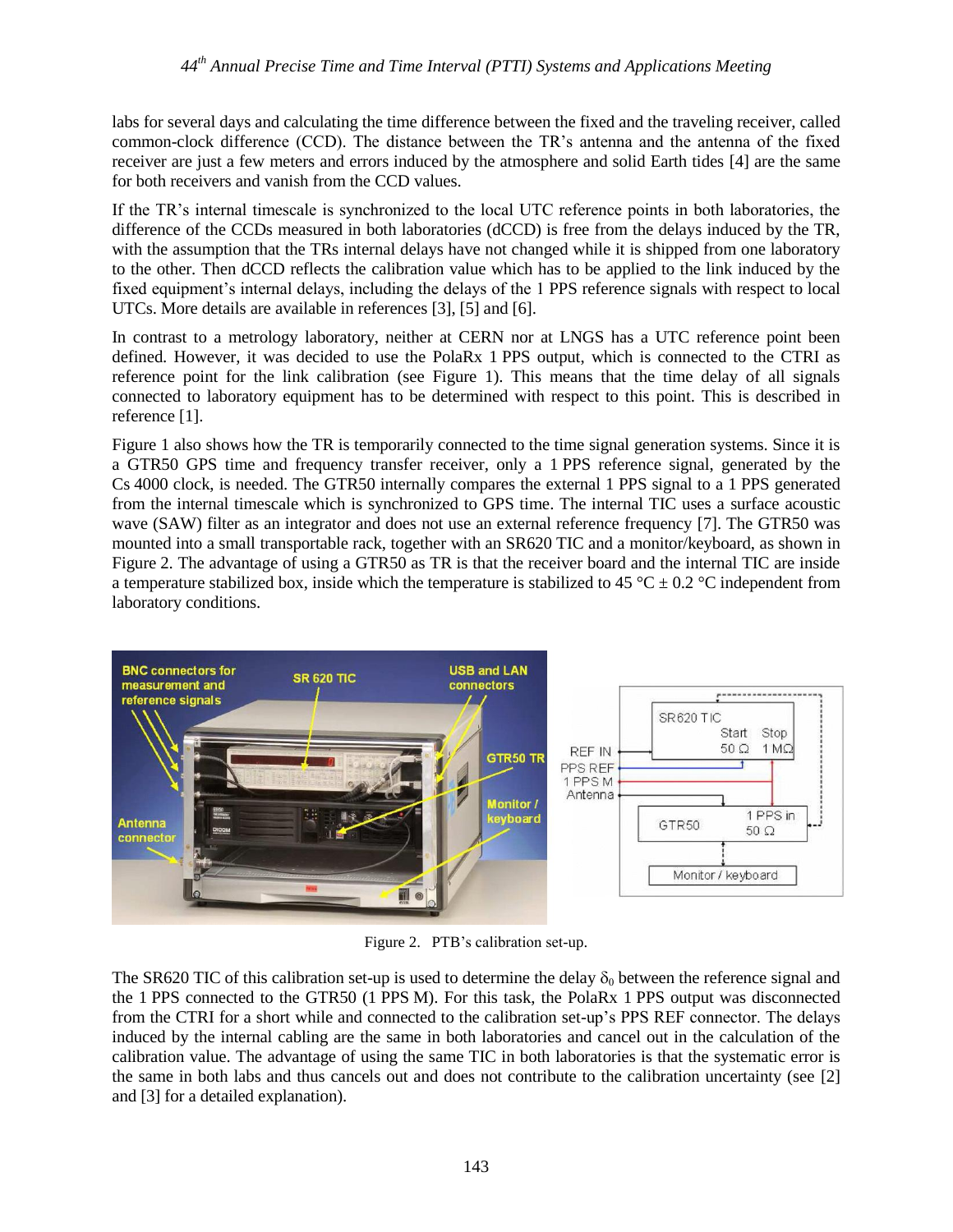# **III. DATA EVALUATION**

Modern geodetic GPS receivers are capable of tracking the pseudorandom noise (PRN) code on both frequencies transmitted by the satellites, as well as the phase of the carrier frequencies [\[4\].](#page-9-0) The code based data are usually stored in the CGGTTS format [\[8\],](#page-9-4) where the difference between receiver time and GPS system time is given for each tracked satellite in 16 min intervals. The time differences are calculated including the fixed receiver position, the satellite ephemeris data, and a model for the troposphere delay. A model for the ionosphere delay is not necessary if data on both frequencies are available and are combined in the so-called P3 linear combination that removes about 99 % of the ionosphere effects.

The raw GPS measurement data on code and carrier-phase are stored in the Receiver Independent Exchange Format (RINEX) [\[9\].](#page-9-5) Besides this observation data, the broadcasted ephemeris data are stored in an additional so-called navigation file. The observation data can be used for ultra stable timing by combining them in an algorithm called Precise Point Positioning (PPP) with satellite ephemeris from the receiver network of the International GNSS Service (IGS), in order to calculate the receiver position and the receiver clock offset with respect to the IGS network time for each observation epoch. The PPP software, which is most commonly used in the timing community, was developed at the Canadian geodetic institute National Resources of Canada (NRCan) [\[10\].](#page-9-6) Originally, the NRCan-PPP was developed for geodetic needs, but, for example, the Bureau international de poids et mesures (BIPM) uses this software for time comparisons within the international network operated for the realization of UTC. For timing, the observation data are usually recorded in 30 s intervals. Since PPP relies on the carrier-phase, the stability of the results is improved by a factor of about 100.

Geodetic GPS receivers like the PolaRx do not have the feature of generating CGGTTS data implemented in their firmware. In these cases, software called R2CGGTTS, developed at Royal Observatory of Belgium (ROB), is used to compute the P3 CGGTTS data from RINEX 30 s observation and navigation file[s \[11\].](#page-9-7)

Unlike the PolaRx receivers, the GTR50 which was used as the TR, is capable of generating CGGTTS data internally. This requires a priori knowledge of the antenna position. However, at both CERN and LNGS the TR's antenna was mounted to a location which was nearby the antenna of the fixed receiver, but with unknown position coordinates. Thus, the 30 s RINEX observation data were first used to estimate the antenna position using the NRCan-PPP software. Then this position was applied to the R2CGGTTS software and P3 CGGTTS data were generated using the GTR50 RINEX observation data and - since the GTR50 does not provide navigation files - the navigation data from the PolaRx. This is possible because navigation data are independent from the exact receiver position.

The flowchart depicted in Figure 3 shows the processing steps which were performed to calculate P3 code based CCDs and PPP carrier-phase CCDs. Since the P3 CGGTTS files contain the time difference with respect to GPS time for each satellite separately, a comparison between two receivers can be made in common-view (CV) or all-in-view (AV) mode. CV means that first the difference between two receivers is calculated for each satellite seen by both receivers independently at each epoch and that the mean value over all satellites is calculated afterwards. In AV mode an average is at first independently calculated for each receiver including all satellites tracked by each of the receivers, and differences between the two receivers are made based on the averages.

In reference [\[6\]](#page-9-2) it has been shown that that calibration values obtained with the CV method are also valid if the link between the remote sites is evaluated in AV mode. Since CCD data obtained with CV are less noisy than data obtained with AV, the CV method leads to a lower statistical calibration uncertainty.

The PPP software uses the code to estimate the initial unknown phase of the carrier frequency. However, the code based calibration values are not automatically valid for a PPP link. Amongst other contributions, which are different from PPP, the P3 calibration values include delay contributions arising from potential errors of the fixed positions used for the CGGTTS generation. If the position error is small, the noise level is not significantly increased compared to a data evaluation with an ideal position. The position error can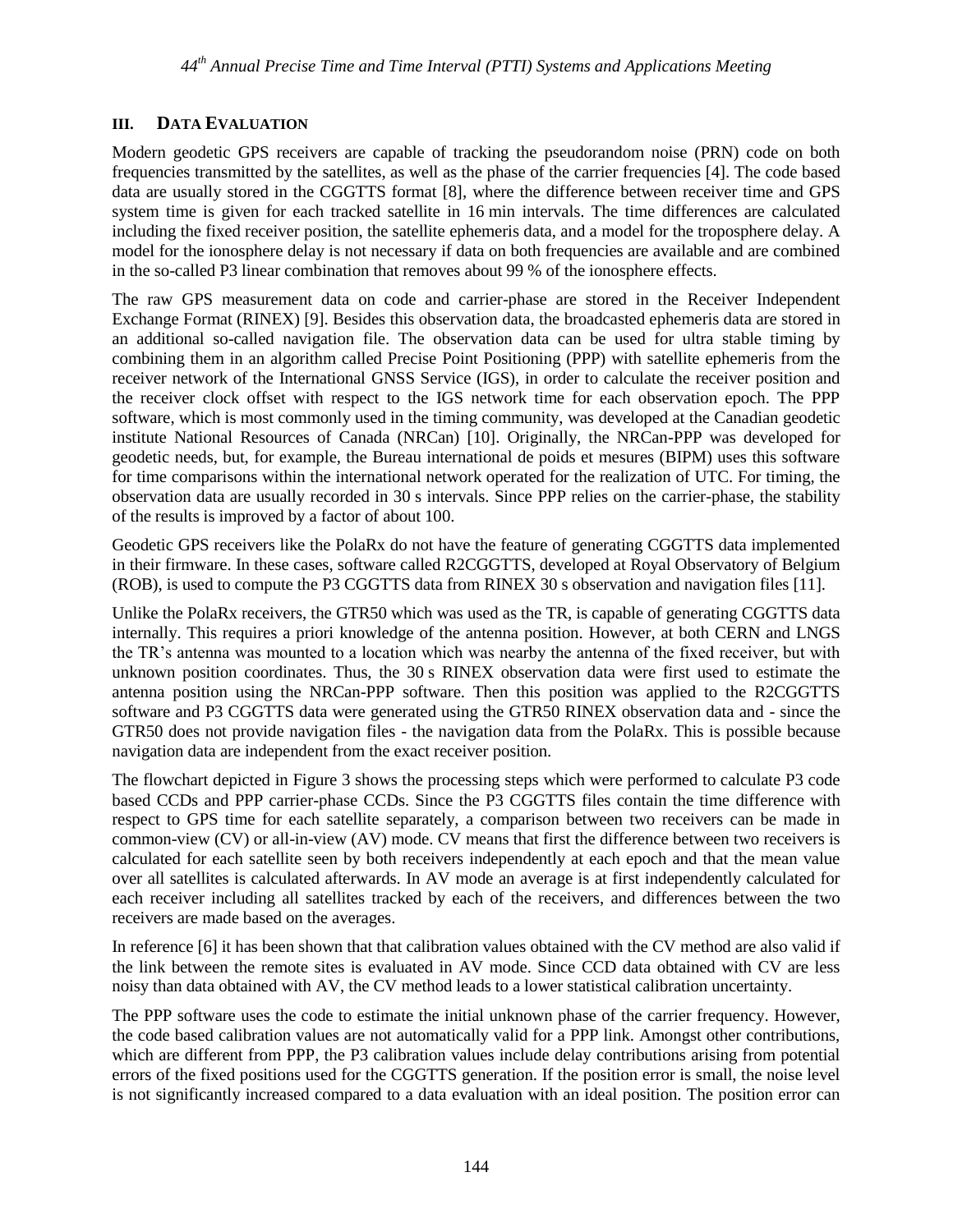be regarded as any other instrumental delay of the fixed equipment. If the P3 calibration value is applied to the PPP link, this could lead to a wrong offset, because the PPP software estimates time offset and position from the measurement data of at least 4 satellites from a linearized observation model using a Kalman filter.

The output of the R2CGGTTS and PPP processing of the RINEX data of both fixed receiver and TR are used to generate P3 CV and PPP AV data. The spacing of the PPP data is 5 min, since the IGS time is given in this interval. By definition, PPP is an AV process, since one time offset and position estimate including all satellites in view is calculated for each receiver at each epoch independently.



Figure 3. Common-clock data evaluation flowchart.

After recording data for both sites, the data are further processed according to Figure 4. The four time series, P3 and PPP data for CERN and LNGS, were averaged in order to calculate the standard deviation, and the outliers were removed by a  $3\sigma$  filter. Then the time deviation (TDEV) of these outlier cleaned data was calculated. The minimum of the TDEV as function of averaging time is used to determine the period  $\tau_W$  at which the data are dominated by white phase noise. The slope of the TDEV as function of averaging time is only negative for white phase noise and this noise type is dominant in the short term for measurement instruments and links. For more details see references [\[2\]](#page-8-1) and [\[3\],](#page-8-2) and [\[12\]](#page-9-8) for an explanation of TDEV and its properties.

The mean value of pure white phase noise is zero and it does not contain any meaningful information. Thus, the data are split in blocks of length  $\tau_w$ . These new time series with data spacing  $\tau_w$  were free from white phase noise and were averaged for the second time to get the calibration value and the standard deviation, which is the statistical uncertainty of the calibration.

The calibration values (for P3 and PPP) are calculated according to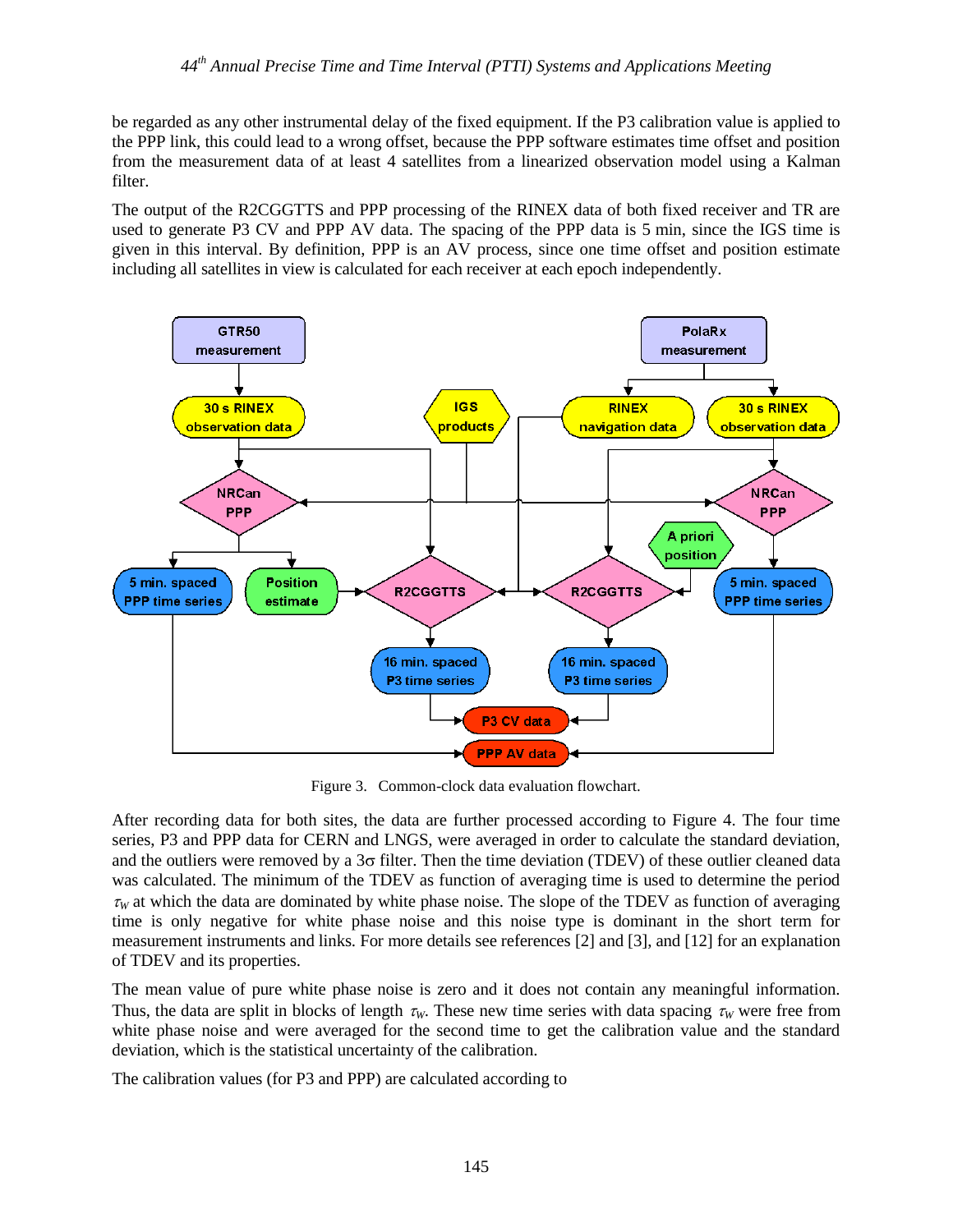$$
\langle \text{PolaRx(LNGS)} - \text{TR@LNGS} \rangle - \langle \text{PolaRx(CERN)} - \text{TR@CERN} \rangle = C_{LNGS} - C_{CERN} = C_{GPS}, \tag{1}
$$

where  $\lt$ ... > denotes the averaging over the data blocks of length  $\tau_W$ . C<sub>GPS</sub> equals dCCD and is the link calibration value. The link between the remote sites has then to be corrected according to

$$
PolaRx(CERN) - PolaRx(LNGS) + CGPS = RP(CERN) - RP(LNGS),
$$
\n(2)

with RP the time at the reference points at CERN and LNGS, respectively.



Figure 4. Calibration value calculation and uncertainty estimation flowchart.

#### **IV. UNCERTAINTY ESTIMATION**

The overall uncertainty of the calibration is given by

$$
U_{GPS} = \sqrt{u_a^2 + u_b^2} \,. \tag{3}
$$

where  $u_a$  is the statistical uncertainty, calculated as geometric sum of the statistical uncertainties of the averaging of the data blocks (cf. Figure 4) and  $u<sub>b</sub>$  is the systematic uncertainty, consisting of the contributions given in Table 1, which are geometrically added.

|  | Table 1. Systematic uncertainty contributions. |
|--|------------------------------------------------|
|  |                                                |

| Uncertainty         | Value / ns | <b>Description</b>                                     |  |
|---------------------|------------|--------------------------------------------------------|--|
| $u_{b,1}$           | 0.14       | Instability of the reference points                    |  |
| $u_{b,2}$           | 0.08       | TIC trigger level timing error                         |  |
| $u_{b,3}$           | 0.03       | TR trigger level timing error                          |  |
| $u_{b.4}$           | 0.14       | <b>TIC</b> nonlinearities                              |  |
| $u_{b.5}$           | 0.03       | Jitter of the TIC after 300 measurements at LNGS       |  |
| $u_{b.6}$           | 0.05       | Jitter of the TIC after 300 measurements at CERN       |  |
| $u_{b,7}$           | 0.30       | Multipath                                              |  |
| $u_{b,8}$           | 0.18       | Antenna cable and antenna                              |  |
| $u_{b,9}$           | 0.30       | Uncertainty of the ambiguity estimation (only for PPP) |  |
| $u_{b,P3}$          | 0.42       | Total P3 systematic uncertainty                        |  |
| $ub$ <sub>ppp</sub> | 0.51       | Total PPP systematic uncertainty                       |  |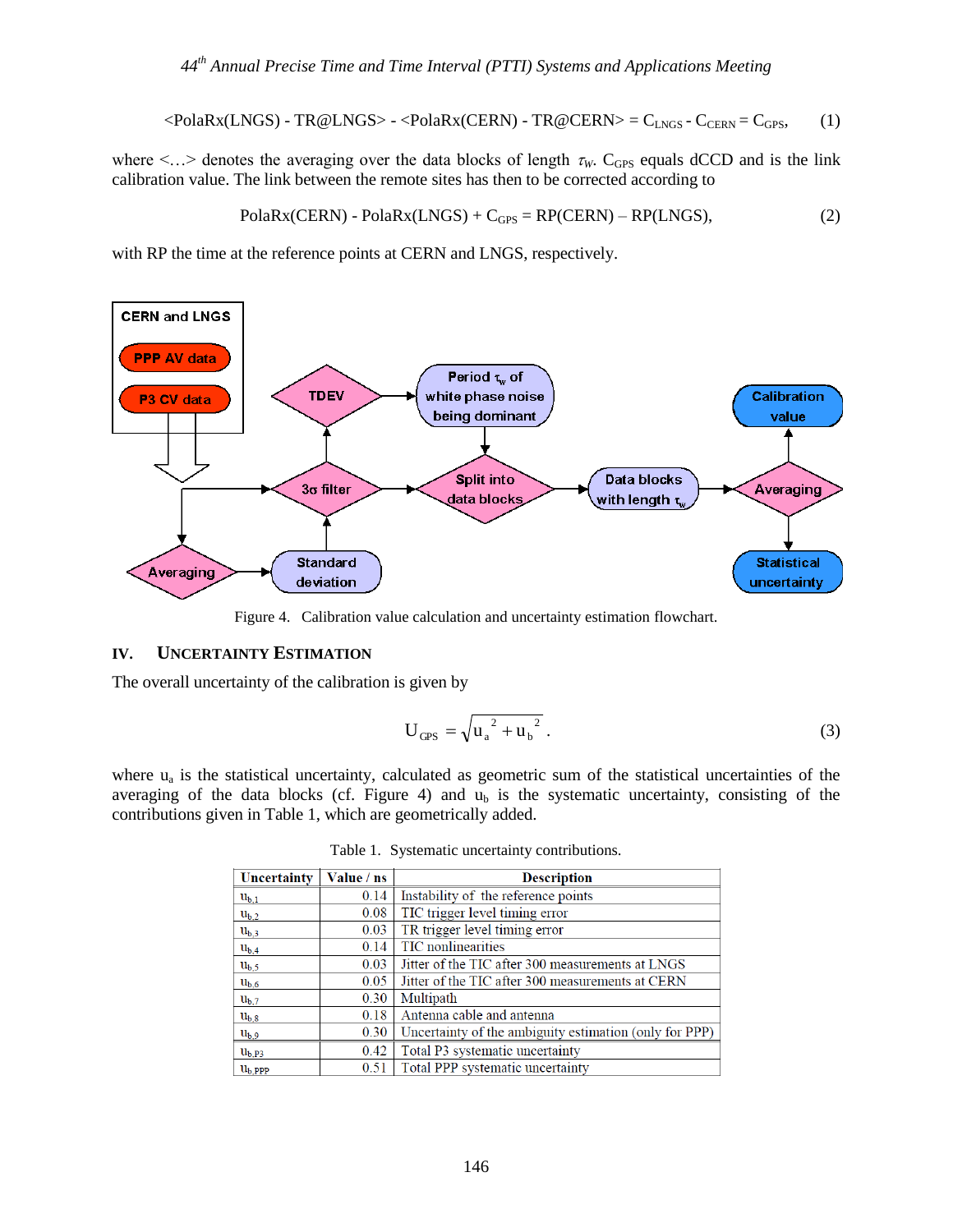The values in Table 1 are either determined by measurements (e.g.  $\delta_0$  measurement with SR620 TIC) or estimated. For a detailed explanation of the contributions the reader is referred to reference [\[2\].](#page-8-1) The PPP calibration has an extra uncertainty contribution due to the unknown initial phase of the carrier frequency.

#### **V. RESULTS**

The results of the P3 and PPP CCD results are depicted in Figure 5. Some of the P3 data were identified as outliers and removed by the  $3\sigma$  filter.



Figure 5. CCD results (blue: P3, red: PPP) at CERN and LNGS. The measurement period (x-axis) is given as Modified Julian Day (MJD).

The related TDEVs of the time series are shown in Figure 6, with the corresponding confidence intervals given as "error bars" which are calculated with the statistical methods stated in reference [\[12\].](#page-9-8) For the calculation of each TDEV point (except the first one) the averaging time of the preceding point is doubled. In order to avoid underestimation of the statistical uncertainty the minimum of the upper "error bars" is used to determine the time interval  $\tau_w$ .



Figure 6. Time Deviation (TDEV) of the CCD data.

In Table 2 the results of the CCD measurements at LNGS and CERN are listed for P3 CV data evaluation and for the PPP method. The number of individual data used for the first averaging determined from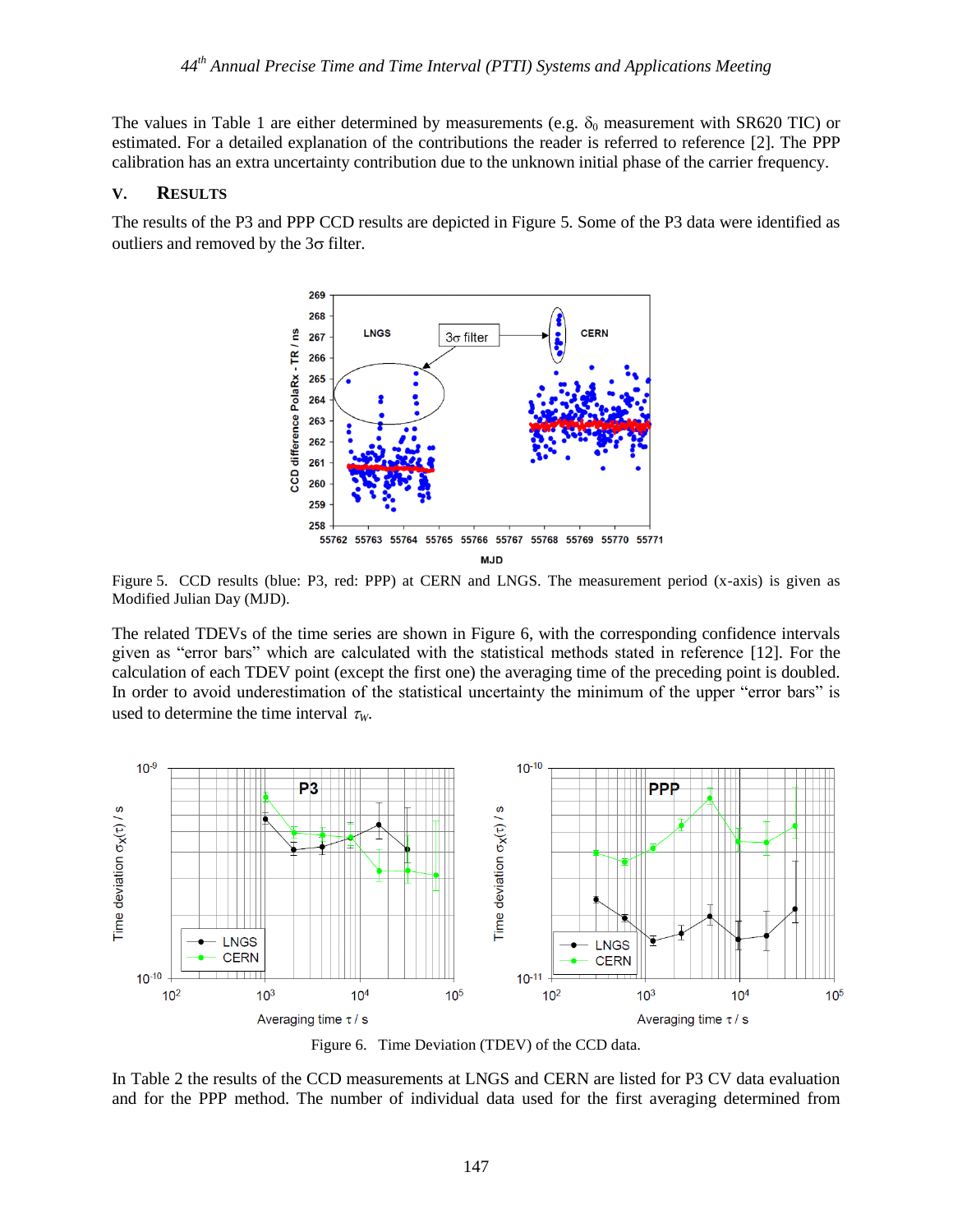Figure 6 is given. The CCD value is the mean value of the averaged data and represents the calibration values CLNGS and CCERN, respectively. SD denotes the standards deviation of the averaged data around the mean, which is used as the statistical uncertainty. The number of averaged data (# of averaged data) multiplied by the data spacing  $\tau_0$  is equivalent to  $\tau_w$ . For example, a number of two averaged data means splitting the P3 data in blocks of 32 min duration and the PPP in blocks of 10 min, respectively.

| Lab         | <b>Type of data</b><br>evaluation | Total duration $\mid$ # of averaged<br>of data taking | data | $CCD/ns$ SD / ns |      |
|-------------|-----------------------------------|-------------------------------------------------------|------|------------------|------|
| <b>LNGS</b> | P3                                | 2.4 days                                              |      | 260.74           | 0.79 |
|             | <b>PPP</b>                        | 2.4 days                                              |      | 260.74           | 0.34 |
| <b>CERN</b> | P3                                | $3.4$ days                                            | 16   | 263.05           | 0.06 |
|             | <b>PPP</b>                        | 3.4 days                                              |      | 262.78           | 0.11 |

Table 2. Averaging intervals, CCDs, and related standard deviation (SD).

The result for the calibration values is

- P3:  $C_{GPS P3} = -2.31$  ns;  $U_{GPS P3} = 0.90$  ns,
- PPP:  $C_{\text{GPS PPP}} = -2.04$  ns;  $U_{\text{GPS PPP}} = 0.62$  ns.

The calibration values for PPP and P3 are in agreement at the 300 ps level (cf. Table 1: ambiguity). The total uncertainty is well below 1 ns in both P3 and PPP cases.

The P3 calibration value reflects the difference between the described link calibration and a previous calibration of the instrumental delays performed at META[S \[1\].](#page-8-0) This discrepancy can be explained by long term delay variations inside any of the two receivers involved between the two calibrations. Such variations were frequently observed. Another possible reason is the inaccuracy of the fixed receivers' positions, which were used in the R2CGGTTS software. In contrast to the link calibration, in the METAS calibration the receivers were shipped to METAS and the internal delays were measured by comparing the receivers to the METAS receiver used for time transfer to UTC. This method obviously does not take into account the position errors at CERN and LNGS. In the link calibration method the position error is absorbed by the calibration value, since it appears like any other instrumental delay, as already mentioned above.

As an example the impact of a wrong position is depicted in Figure 7. A receiver at USNO is compared to a receiver at PTB and the height of the USNO receiver is manipulated. If the error is below the 10 m level, the noise does not significantly increase, but the offset is directly proportional to the error (see also reference [\[3\]](#page-8-2) for further explanations).



Figure 7. Impact of position error on time transfer.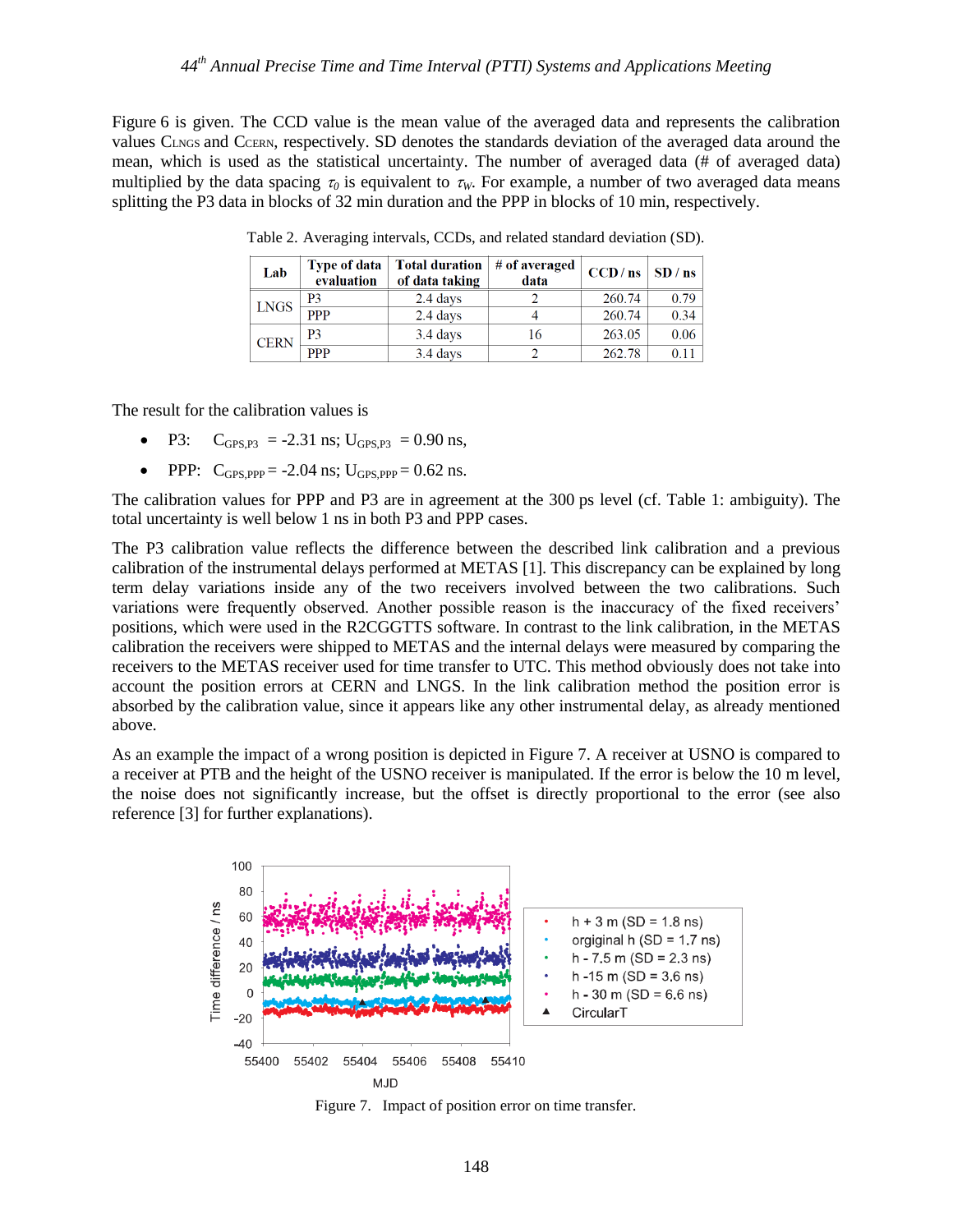# **VI. CLOSURE VERIFICATION**

To verify that the internal delays of the traveling equipment have not changed during the calibration campaign, the calibration set-up was operated at PTB before and after the trip to LNGS and CERN. With the internal TIC the 1 PPS of the calibration set-up was referenced to UTC(PTB). The P3 data of one day before (MJD 55749) and one day after the calibration campaign were compared to the data of a fixed GTR50 receiver (PT08, as designated by the International Bureau of Weights and Measures) at PTB using the CV method. The delay of the 1 PPS signal connected to PT08 is referenced to UTC(PTB) and the internal delays as well as the cable delay was calibrated by the manufacturer. The individual P3 commonviews of the two CCD measurements at PTB and the mean values are depicted in Figure 8.



Figure 8. Closure measurements at PTB.

The differences between the two measurements are just on the order of a few ps. Since the PPP software estimates the phase ambiguity with the help of the code, a verification for PPP is not necessary.

# **VII. CONCLUSION**

The result of the calibration of the GPS time link between CERN and LNGS using PTB's traveling calibration set-up is in agreement with a previous equipment calibration within 2 ns. This discrepancy can be either explained by long term delay variations and by errors in the receiver positions at CERN and LNGS, which are absorbed by the link calibration, but not accounted for by an equipment calibration.

A closure measurement performed before and after the calibration set-up was shipped to CERN and LNGS shows that the internal delays of the traveling equipment have not significantly changed during the travel.

For more details on relative link calibrations using traveling equipment, the reader is referred to references [\[3\],](#page-8-2) [\[5\],](#page-9-1) and [\[6\].](#page-9-2) Additional information related to the estimation of the uncertainty can be found in the official PTB calibration report [\[2\].](#page-8-1)

# **REFERENCES**

- <span id="page-8-0"></span>[1] OPERA Collaboration, "Measurement of the neutrino velocity with the OPERA detector in the CNGS beam," arXiv:1109.4897 [hep-ex].
- <span id="page-8-1"></span>[2] T. Feldmann, "Relative calibration of the GPS time link between CERN and LNGS, Report calibration CERN-LNGS 2011," OPERA public note 134, 2011, *http://operaweb.lngs.infn.it/Opera/publicnotes/note134.pdf*
- <span id="page-8-2"></span>[3] T. Feldmann, et al., "Advanced GPS-based Time Link calibration with PTB's new GPS Calibration Setup," Proc. 42<sup>nd</sup> PTTI Meeting, pp. 509-526, November 2010.